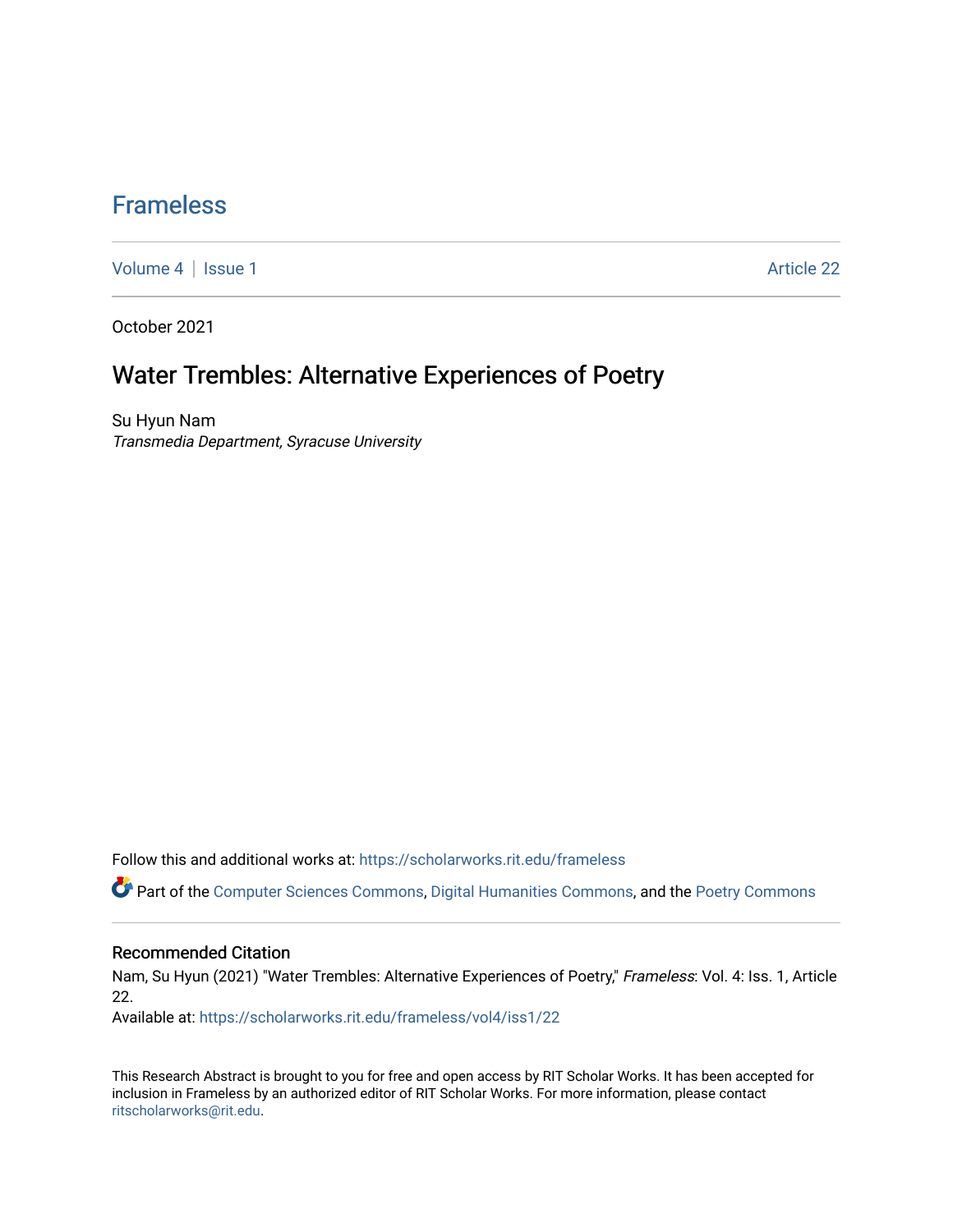# **FRAMELESS**

# **Water Trembles: Alternative Experiences of Poetry**

**Su Hyun Nam\*** Transmedia Department Syracuse University

*Water Trembles* is a poetry game, which will be published along with the forthcoming poetry book, *Fast Fire* (Carnegie Mellon University Press). This project is developed by the Burnt Orange Game Lab at Syracuse University, led by Su Hyun Nam, Rainie Oet, and Regan Henley, in collaboration with students in the Computer Art and Animation program. In the game, the main character Gertie, who has locked themself in their room after their mother died, solves puzzles by collecting poems about memories of their mother. By progressing the game, Gertie completes the poetry book and also takes themself out to the world ending their isolation. In the process of solving puzzles, the main character encounters illusions and imagined beings in their room – such as a gecko tail key, roly-poly bugs in the closet, and storks in the bathroom.

As a participant engages directly in the decision- making in a structured narrative to complete the poetry book, the game unpacks the



*Fig. 1. A screencapture image from the game play – Gertie's navigation in the room.*

protagonist's profound emotion through an exploration of the virtual domestic environment. Such a poetic unfolding of the narrative leaves plenty of room for the player to interpret their encounters and interactions in the game. The background music, designed by Izzy Montoya, amplifies the emotional experience, while setting up the uncanny atmosphere.

The game has eleven puzzles to solve, and at the Frameless Symposium, we will present the first puzzle on a desktop along with a navigable environment in VR.

*<sup>\*</sup>*Corresponding Author, Su Hyun Nam

*Submitted April 15th, 2022*

*Accepted April 15th, 2022*

*Published online April 18th, 2022*